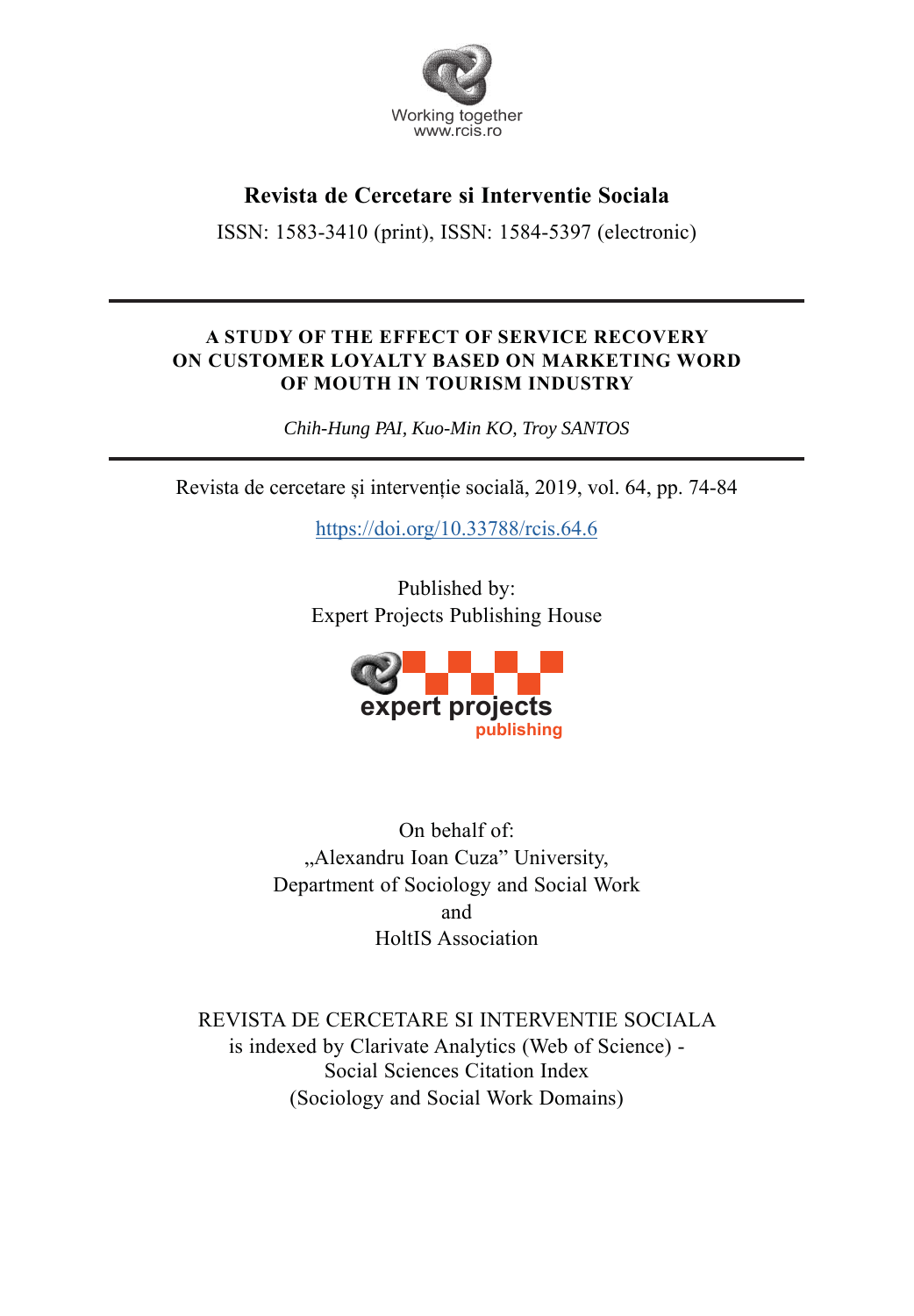# A Study of the Effect of Service Recovery **on Customer Loyalty Based On Marketing Word Of Mouth in Tourism Industry**

Chih-Hung PAI<sup>1</sup>, Kuo-Min KO<sup>2</sup>, Troy SANTOS<sup>3</sup>

## **Abstract**

In the highly competitive business environment, the provision of high-quality service has become the competitive advantage for business managers striving for the market share. The output value and the employed population in tourism industry are the indicators of the modernization of economic development in a country. Nonetheless, when tourism industry is booming, effective recovery measures for service failure would affect all customers' emotion and feeling. Taking consumers of tourism industry in Fujian Province as the research samples, the questionnaire is distributed and collected on site. Total 315 valid copies are retrieved, with the retrieval rate 75%. The research results conclude significantly positive correlations between 1.service recovery and word of mouth, 2.word of mouth and customer loyalty, and 3.service recovery and customer loyalty. According to the conclusion, suggestions are proposed, expecting to help tourism industry start from customers' words of mouth to strive for more customers and enhance revenues through customer loyalty.

*Keywords*: marketing word of mouth, tourism industry, service recovery, customer loyalty.

<sup>&</sup>lt;sup>1</sup> Haixia Tourism School, Fujian Polytechnic of Information Technology, No.140, Shoushan Rd., Cangshan Dist., Fuzhou, Fujian, 350007, CHINA. E-mail: david.chpai@gmail. com

<sup>&</sup>lt;sup>2</sup> Business College, Yango University, Fuzhou, CHINA. E-mail: tykmeego@icloud.com (Corresponding author)

<sup>3</sup> MTI Technology Company, 8 Floor, Pico Plaza Building,20 Cong Hoa, TanBinh Dist., Hcmc, VIETNAM. E-mail: troysantos2015@gmail.com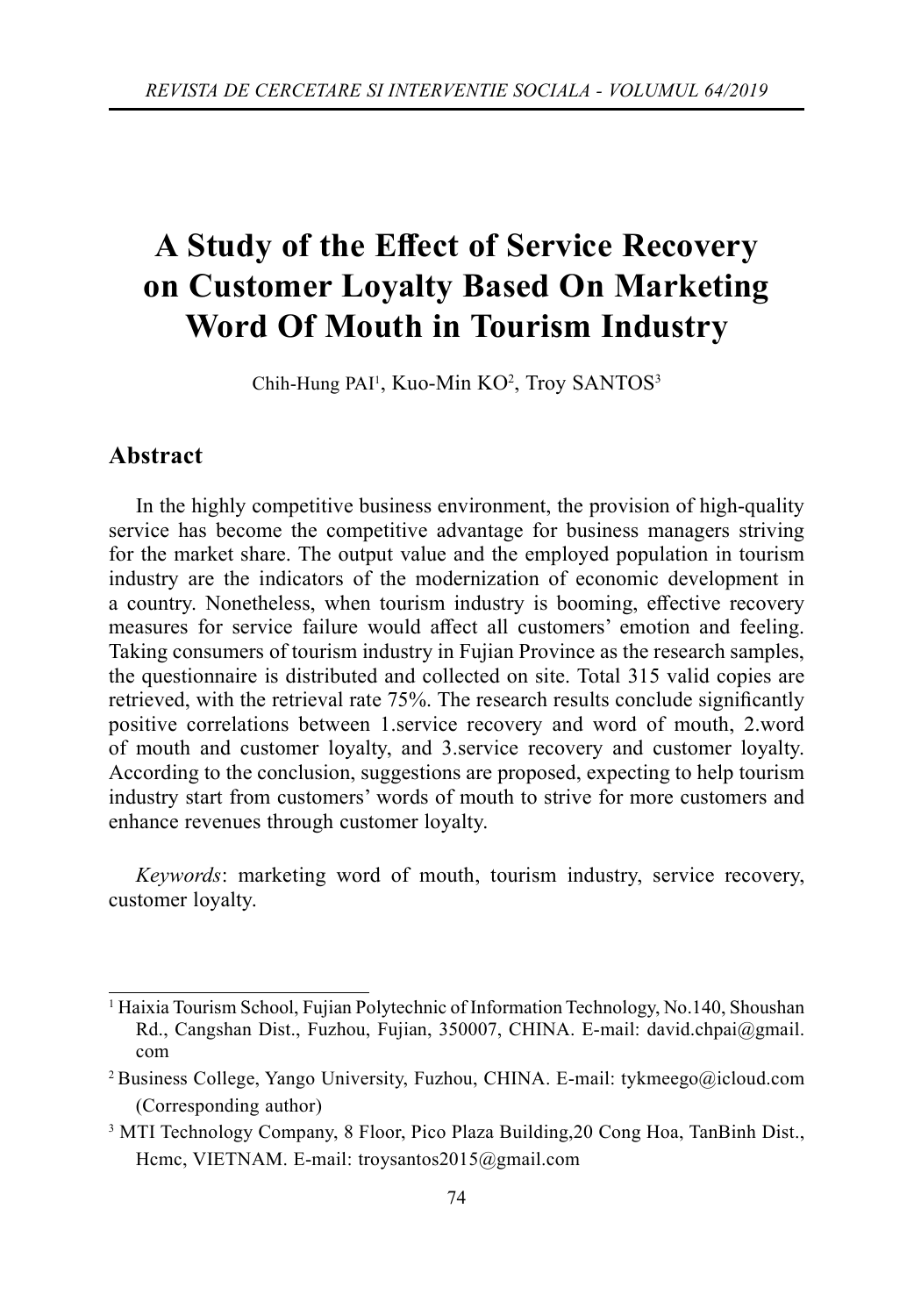## **Introduction**

In the globally and technologically highly competitive business environment, the provision of high-quality service and the emphasis on differentiated service become the competitive advantage of business managers striving for the market share. The output value and the employed population in tourism industry become the indicators of the modernization of economic development in a country. The approach of economic systems in tourism industry has costs and efficiency emphasized in the past be gradually replaced by service and relationship among people. Going through the change from industrial economy to service economy, the proportion of employment structure and gross national product in tourism industry is increasing. Tourism industry appears the largest proportion in recent industrial structure, and, according to current economic development, the country has entered the service economy era. In regard to the future economic development trend, tourism industry presents certain effects on domestic economy. However, in the booming of tourism industry nowadays, enterprises could achieve customer satisfaction through service recovery for service failure. Improper service recovery could enhance customer dissatisfaction. It is also proposed that the key in effectively adopting recovery measures lies in the frontline service staff being able to rapidly find out and solve problems. Apparently, frontline service staff plays the critical role in the service recovery process to influence all customers' emotion and feeling. However, customer complaints have never been stopped, revealing that the problem-solving process is not satisfactory even though a lot of enterprises establish customer service to handle complaints. Service failure might occur when the provided service does not conform to customer expectation. Service failure could reduce the relationship between customers and businesses to result in negative word of mouth and not consuming again. In this case, proper service recovery is necessary for service failure in tourism industry. Service recovery aims to change dissatisfied customers into satisfied customers and keep the relationship. The advance of information media allows consumers expressing the complaints and discontent through community websites or blogs, and even stops others' consumption. Such situations are common. In addition to bad product quality, service staff's attitude and concerns are the critical factors in discontent. Accordingly, this study, based on marketing word of mouth, intends to discuss the effect of service recovery on customer loyalty in tourism industry, expecting to help tourism industry start from customers' words of mouth to strive for more customers and enhance the revenue through customer loyalty.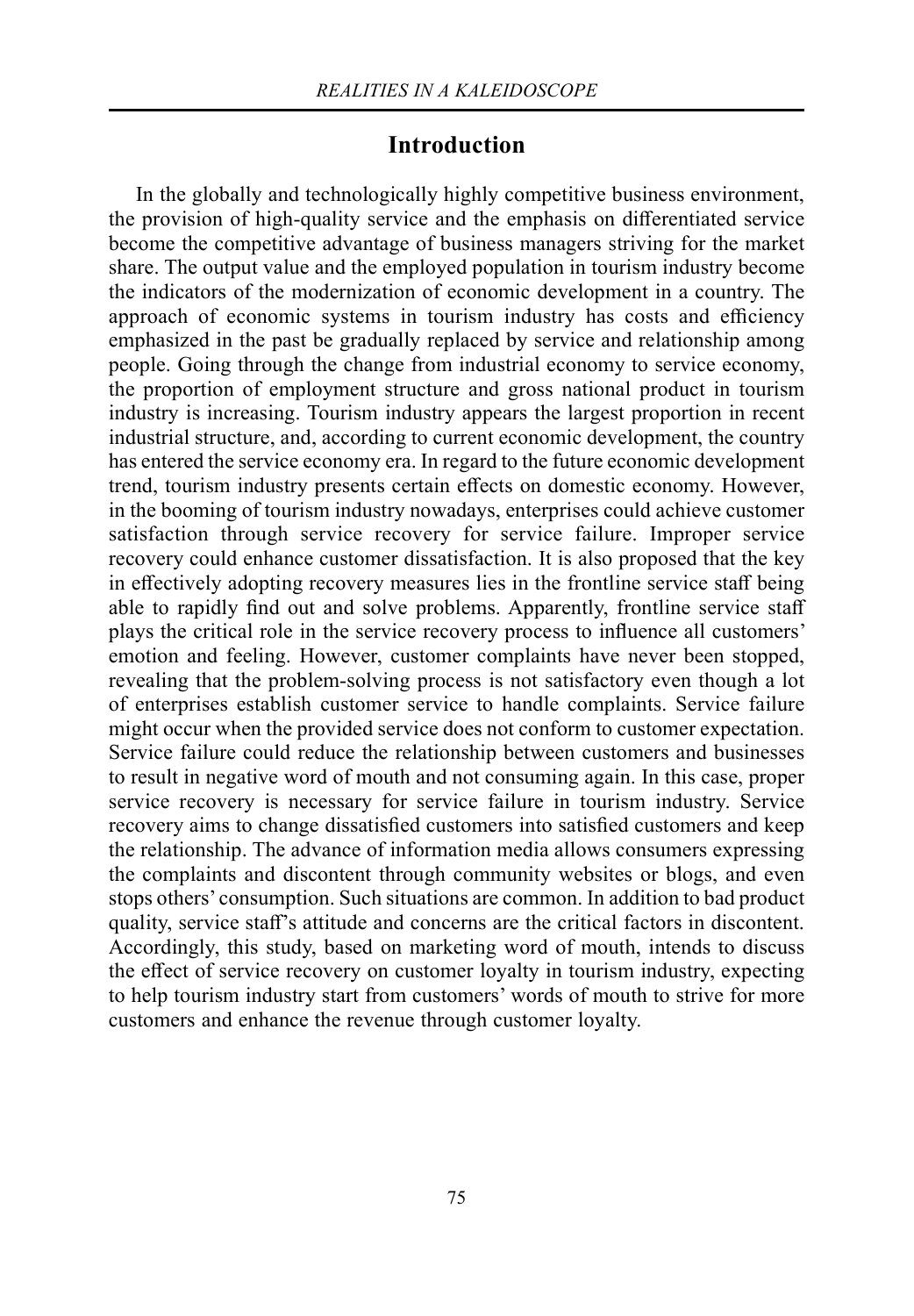## **Literature review**

#### *Service recovery*

Fan, Mattila,  $\&$  Zhao (2015) defined service recovery as any necessary actions to recover customer satisfaction with service failure. Service recovery referred to the action of a service supplier solving customers' service failure complaints (Liu & Mattila, 2015). When the service failure was successfully solved, customers might present stronger loyalty than without service failure. Service recovery aimed to change customer dissatisfaction into satisfied state, and more importantly to establish firm relationship with the customer (Akamavi *et al.*, 2015). Lots researchers showed similar definitions of service recovery, while the mostly applied, simple, and clear definition was referred to Tan, Benbasat,  $\&$  Cenfetelli (2016) that service recovery was a service provider's action to respond to the failure. The content of service recovery was an enterprise's action to correct failure. Heidenreich *et al.* (2015) pointed out service recovery as an enterprise's action to recover the service failure to customers, regardless the recovery effect. In sum, an enterprise either taking actions for the service failure or not was the service recovery method.

Referring to Chang (2017), service recovery contains following two dimensions in this study.

(1) Substantially: Substantial recovery refers to "true" and "actual" compensation, mainly the cost and convenience loss caused by recovery for service failure.

(2) Psychologically: Psychological recovery measures refer to improving the interaction with customers, including "apology" and "explanation".

#### *Word of mouth*

Li, Qiu, & Liu (2016) pointed out word of mouth as the informal communication among consumers, without any business intentions, and mainly talking about specific product, brand, or service content. Oman, Pepur, & Arneric (2016) defined word of mouth as consumer behavior, after using certain products or accepting the specific service, verbally or informally delivering the evaluation or feelings about the product or service and the service staff to other consumers. Baldus, Voorhees, & Calantone (2015) regarded word of mouth as verbal and people-to-people communication between receivers and communicators involving in products, service, or brand, where the receivers actually understood that the communicators were irrelevant to the products, service, or brand. Zhang *et al.* (2015) therefore pointed out word of mouth as the delivery and communication among people about brand, service, or products, where the communicators were not marketers. Gohary, Hamzelu, & Alizadeh (2016) referred word of mouth intention as consumer belief that consumers discussed the occurred or encountered event and experience with others without directly contacting with the service. Van Vaerenbergh & Orsingher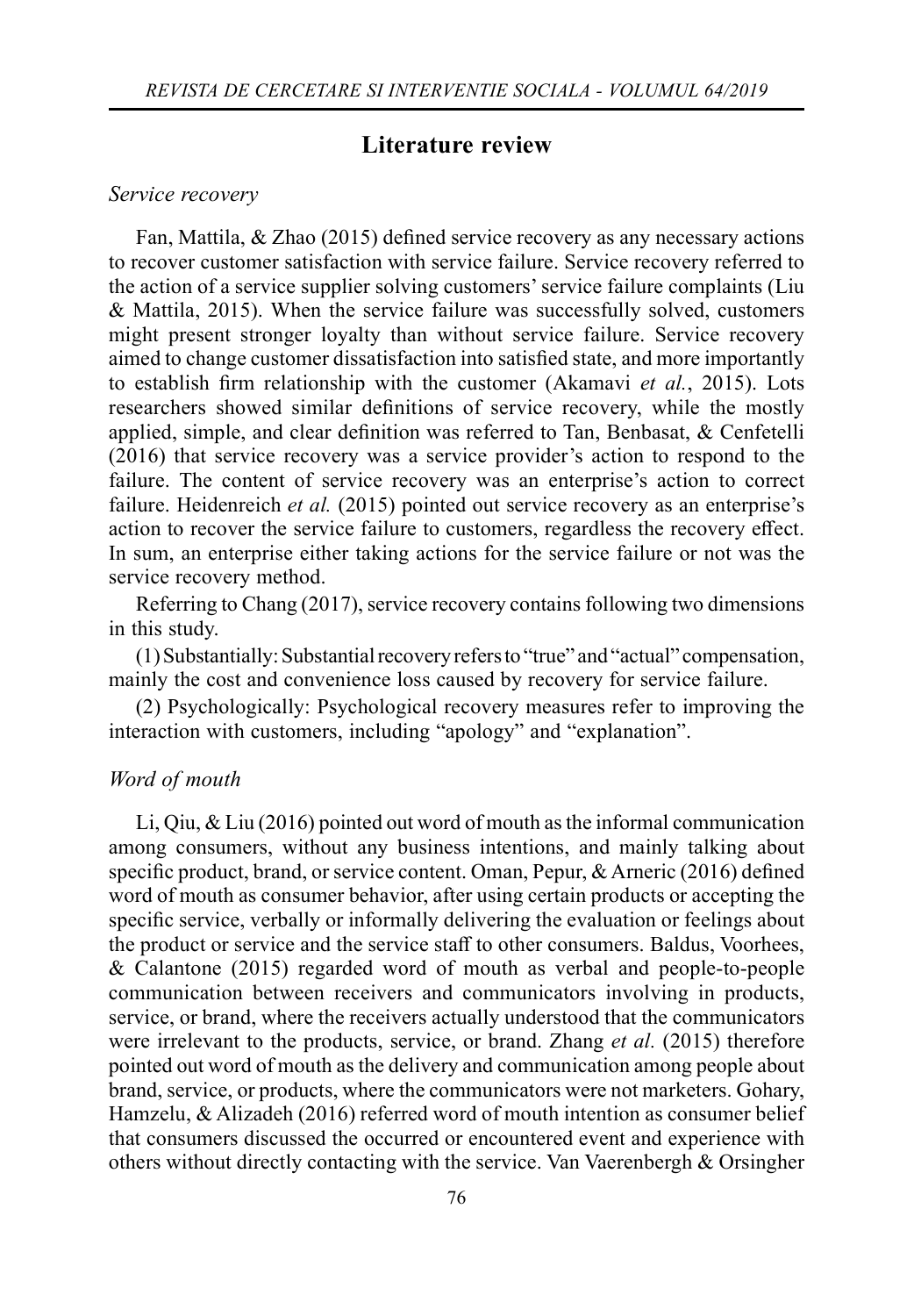(2016) regarded word of mouth as the overall comment of a brand and the sum of comments among people about specific product, service, or company; different from traditional marketing, word of mouth would change the market point from the relationship between brand and individual customer to the interaction among customers.

Referring to Yang, Chen, & Huang (2017), word of mouth covers the following dimensions in this study: (1) *Internal information*: An individual, when making purchase decisions, would search for relevant information from the long-term memory. Such information is personal experience; (2) *External information*: It refers to credible groups (e.g. Taiwan Visitors Association) announcing information influential to individuals.

#### *Customer loyalty*

Guo *et al.* (2015) pointed out customer loyalty as consumers' senses of identification or belongingness to certain products, service, or company staff; such subjective personal perception would directly affect consumers or customer behaviors. In the research on customer loyalty, Boo  $(2017)$  defined customer loyalty as the relationship strength between repurchase behavior and personal attitude. Ozuem *et al.* (2016) defined it as consumer tendency to repeatedly purchase the same product or service. In the research on customer loyalty, they further indicated that customer loyalty could not be explained simply by discussing the behavior, while psychological factors should be taken into account for more effective explanations. Varela *et al.* (2015) considered that consumers (customers), when purchasing certain goods (products) or service, would not search for the product or service information of other companies, but directly repurchase the product (goods) or service with the same brand. In other words, loyal consumers (customers) would not change the repurchase commitment and willingness to the favored service or goods (products), in spite of external environmental effects or marketing induction and temptation (Sloan, Bodey, & Gyrd-Jones, 2015).

Referring to Hsu & Lin (2016), loyalty is divided into attitude loyalty and behavior loyalty in this study: (1) *Behavior loyalty*: Customer loyalty could be measured from the emphases on behavior and attitude. Emphasis on behavior stresses on measuring loyalty with purchase behavior and purchase intention; (2) *Attitude loyalty*: Emphasis on attitude measuring loyalty according to consumer preference for brands.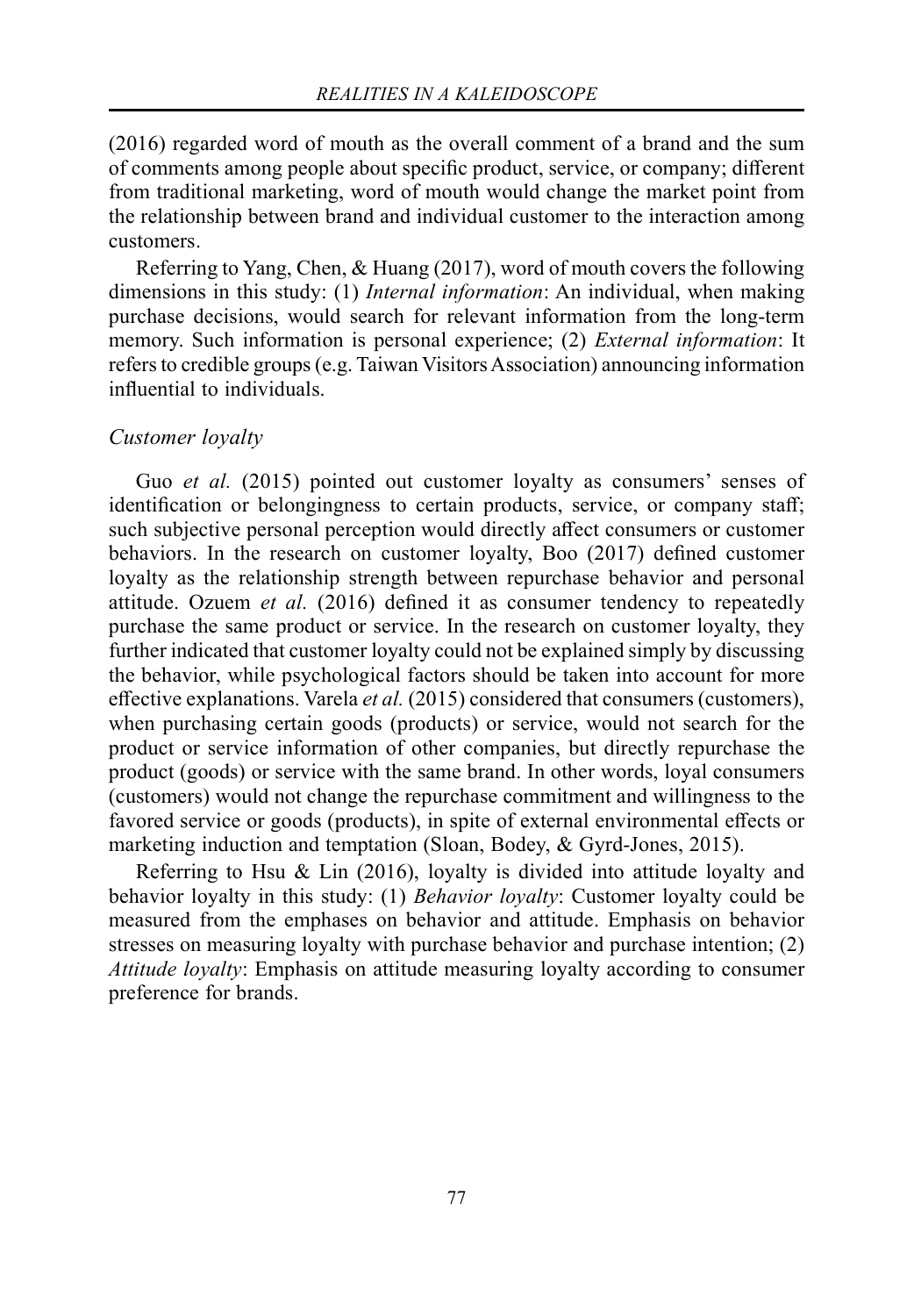## **Establishment of research hypothesis and empirical research method design**

#### *Research hypothesis*

Fan, Mattila, & Zhao (2015) indicated that an enterprise being able to rapidly respond to customer complaints would maintain customer loyalty; besides, rapid and proper service recovery could enhance customer satisfaction and loyalty and establish good word of mouth (Bowen & Chen, 2015). Accordingly, effective recovery strategies could effectively reduce customers' dissatisfactory emotion to the enterprise as well as enhance the satisfaction and brand loyalty to prevent customers from loss (Vyas & Raitani, 2015). Park & Ha (2016) indicated that bad service recovery would result in customers not being willing to continue the relationship with the enterprise to reduce profits and enhance business and management costs of the enterprise, because it required costs to strive for new customers. In this case, effective service recovery measures could promote customer satisfaction, positive word of mouth, and repurchase intention (Chang, 2017). Apparently, service recovery would positively affect word of mouth. The following hypothesis is therefore established in this study.

*H1: Service recovery shows significantly positive correlations with word of mouth*.

Li, Qiu, & Liu (2016) pointed out the higher customers' (consumers') words of mouth of certain brands, the larger possibility to purchase products of such brands. Casidy & Shin (2015) proved that consumers (customers) with higher positive word of mouth evaluation to certain product brand or service would present better attitudes toward the product brand, i.e. higher purchase intention of the brand. Weber, Sparks, & Hsu (2016) concluded that the evaluation of a product brand could affect customer selection for the product. Rezaei *et al.* (2016) indicated that customers would present good purchase intention and brand attitude on a brand with good word of mouth, but would not show good purchase intention and brand attitude to the brand with bad word of mouth or unfamiliarity. Yang, Chen, & Huang (2017) mentioned that good word of mouth revealed more positive customer loyalty, while bad word of mouth would reduce customer loyalty. Accordingly, the following hypothesis is established in this study.

*H2: Word of mouth reveals remarkably positive correlations with customer loyalty*.

Guo *et al.* (2015) indicated that recovery action to make up customer loss in the service failure process to satisfy customers would result in stronger customer loyalty than the original service satisfaction. Kashif, Zarkada, & Ramayah (2016) proposed that different service recovery measures would cause distinct satisfaction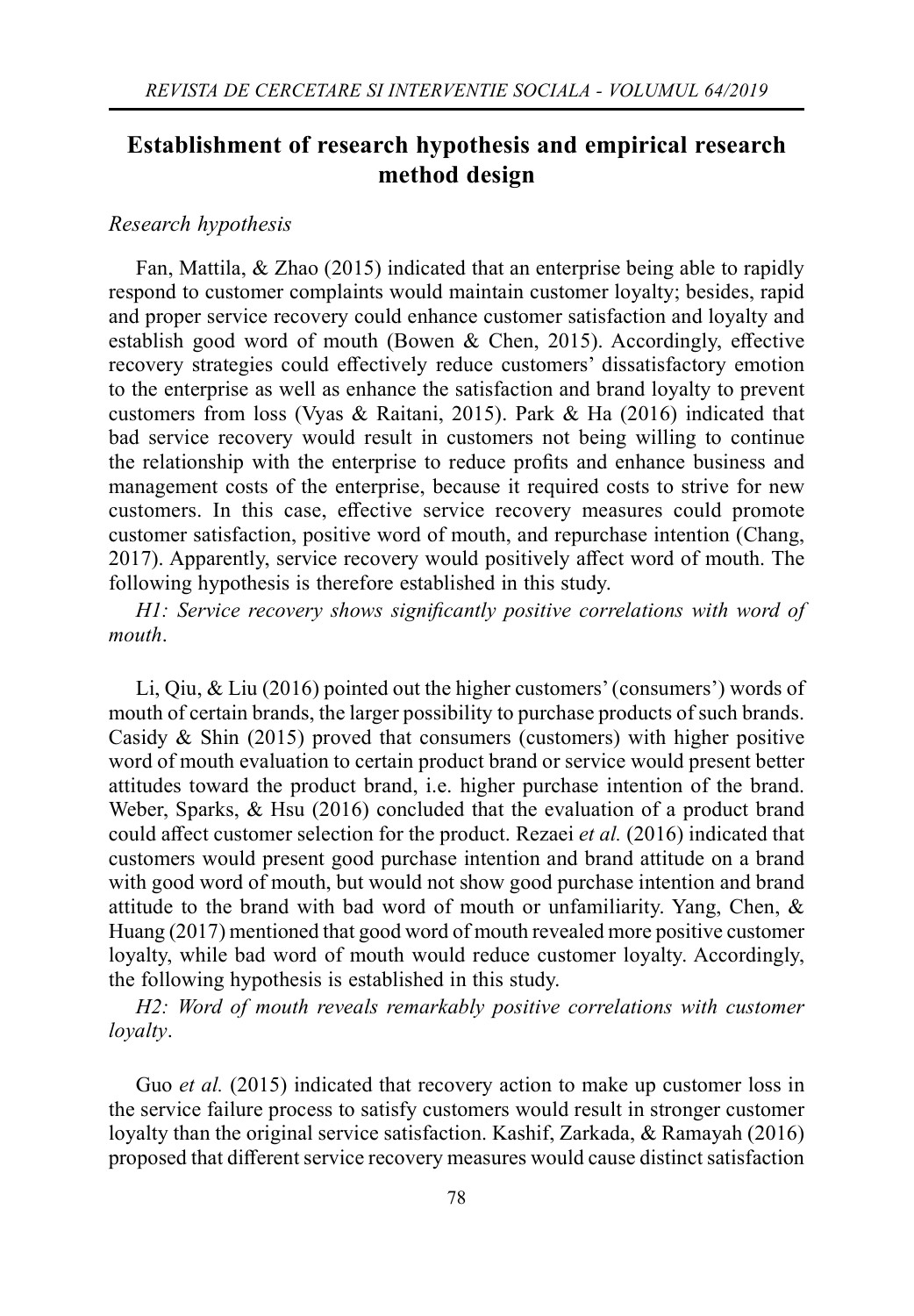and customer responses. Wu *et al.* (2015) considered that good service recovery could reinforce customer satisfaction, establish relationship with customers, prevent customers from betraying the brand, and promote customer loyalty. Sengupta, Balaji, & Krishnan (2015) proposed that recovery actions for service failure would positively affect customer behavior, reinforce the relationship between customers and enterprises, and enhance customer loyalty; on the contrary, improper service recovery would increase customer dissatisfaction. Hsu & Lin  $(2016)$ pointed out the effect of service recovery on customer loyalty. Satisfied customers would enhance the repurchase intention; when timely and properly handling service failure, the satisfaction and repurchase intention after the recovery would be obviously enhanced to promote customer loyalty; and, customers receiving highly satisfactory service recovery would present higher repurchase intention. Consequently, the following hypothesis is established in this study.

*H3: Service recovery appears notably positive correlations with customer loyalty*.

#### *Research object*

Consumers of tourism industry in Fujian Province, as the research samples, are distributed and collected the questionnaire on site. Total 315 valid copies are retrieved, with the retrieval rate 75%.

## **Results**

#### *Reliability and validity analysis*

With factor analysis, service recovery in this study is extracted two factors of "substantially" (eigenvalue=2.771,  $\alpha$ =0.84) and "psychologically" (eigenvalue=2.536,  $\alpha$ =0.88). The accumulative covariance explained achieves 76.224%.

With factor analysis, word of mouth in this study is extracted two factors of "internal information" (eigenvalue=1.942,  $\alpha$ =0.86) and "external information" (eigenvalue=1.725,  $\alpha$ =0.83). The accumulative covariance explained reaches 73.156%.

With factor analysis, customer loyalty in this study is extracted two factors of "behavior loyalty" (eigenvalue=3.155,  $\alpha=0.90$ ) and "attitude loyalty" (eigenvalue=3.046,  $\alpha$ =0.91). The accumulative covariance explained achieves 81.367%.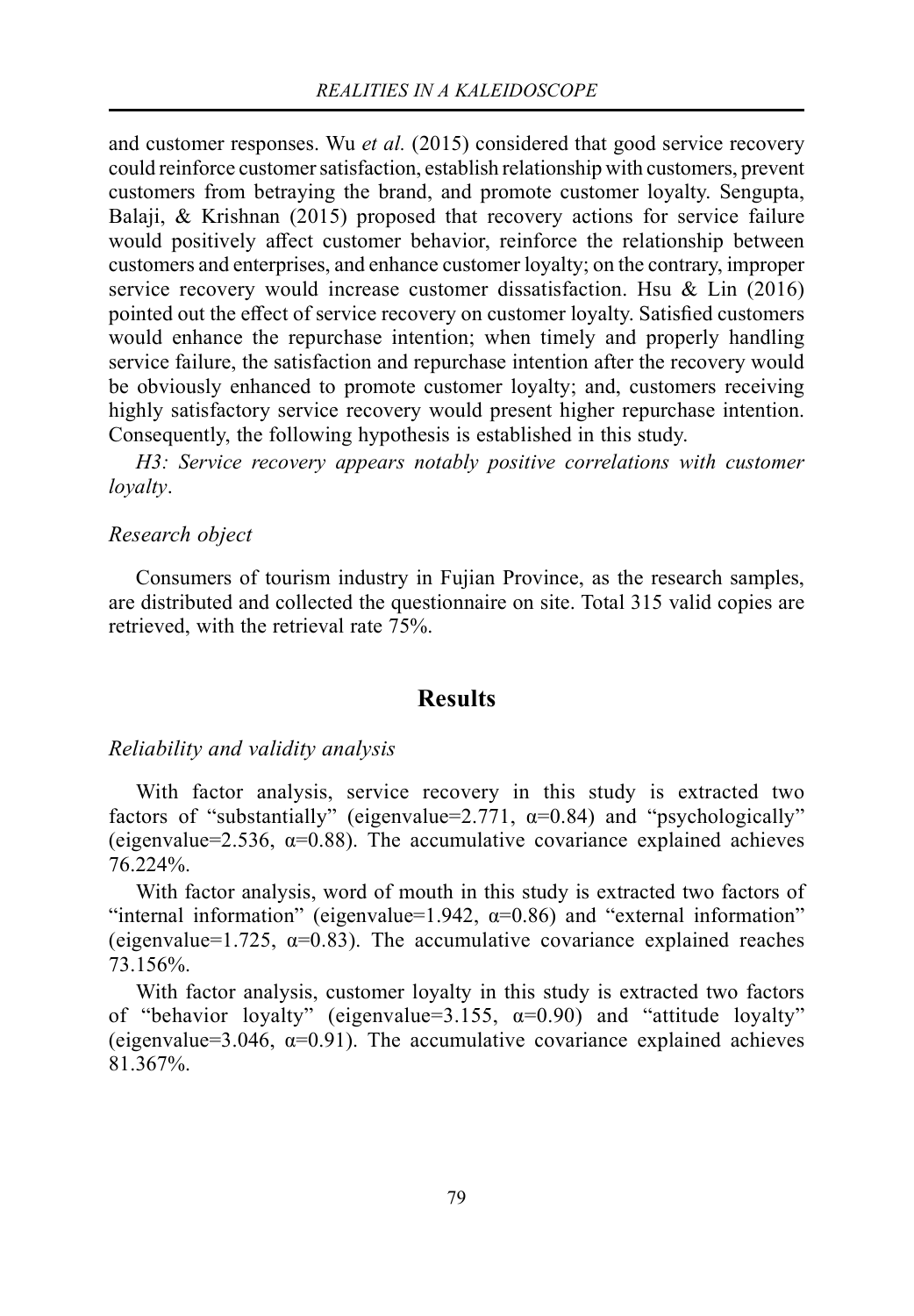#### *Correlation analysis of service recovery and word of mouth*

To test H1, the analysis results, Table 1, reveal significant effects of substantially  $(t=2.344**)$  and psychologically  $(t=2.123**)$  on internal information as well as remarkable effects of substantially ( $t=2.456**$ ) and psychologically ( $t=2.225**$ ) on external information that H1 is supported.

| dependent variable $\rightarrow$     | word of mouth |                      |                      |           |  |  |  |
|--------------------------------------|---------------|----------------------|----------------------|-----------|--|--|--|
| independent<br>variable $\downarrow$ |               | internal information | external information |           |  |  |  |
| service recovery                     | <b>Beta</b>   | t                    | <b>Beta</b>          | t         |  |  |  |
| substantially                        | 0.223         | $2.344**$            | 0.237                | $2.456**$ |  |  |  |
| psychologically                      | 0.202         | $2.123**$            | 0.211                | $2.225**$ |  |  |  |
| F                                    |               | 18.751               | 25.426               |           |  |  |  |
| significance                         | $0.000***$    |                      | $0.000***$           |           |  |  |  |
| R <sub>2</sub>                       | 0.184         |                      | 0.243                |           |  |  |  |
| adjusted R2                          |               | 0.162                | 0.212                |           |  |  |  |

*Table 1:* Analysis of service recovery to word of mouth

*Note: \* stands for p<0.05, \*\* for p<0.01, \*\*\* for p<0.001. Data source: Self-organized in this study*

## *Correlation analysis of service recovery, customer loyalty, and word of mouth*

#### (1) *Correlation analysis of service recovery and customer loyalty*

To test H3, the analysis results, Table 2, show notable effects of substantially  $(t=2.431**)$  and psychologically  $(t=2.242**)$  on behavior loyalty as well as significant effects of substantially ( $t=2.489**$ ) and psychologically ( $t=2.311**$ ) on attitude loyalty that H3 is supported.

#### (2) *Correlation analysis of word of mouth and customer loyalty*

To test H2, the analysis results, Table 2, appear remarkable effects of internal information ( $t=2.275**$ ) and external information ( $t=2.402**$ ) on behavior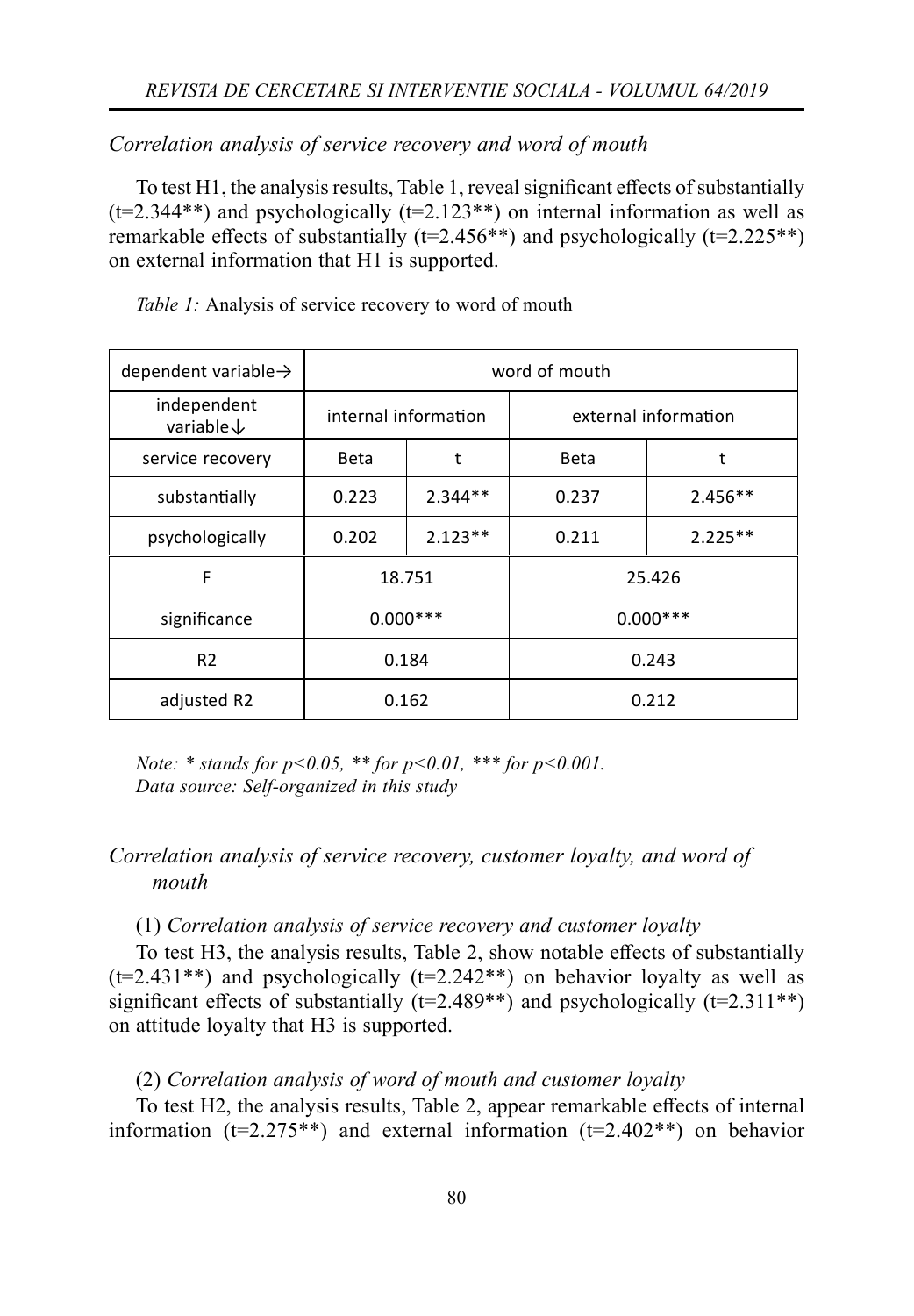loyalty as well as notable effects of internal information ( $t=2.336**$ ) and external information ( $t=2.125**$ ) on attitude loyalty that H2 is supported.

| dependent<br>variable $\rightarrow$  | customer loyalty    |           |                  |           |                  |           |                  |           |  |  |  |
|--------------------------------------|---------------------|-----------|------------------|-----------|------------------|-----------|------------------|-----------|--|--|--|
| independent<br>variable $\downarrow$ | behavior<br>loyalty |           | attitude loyalty |           | behavior loyalty |           | attitude loyalty |           |  |  |  |
| service recovery                     | Beta                | t         | <b>Beta</b>      | t         | <b>Beta</b>      | t         | Beta             | t         |  |  |  |
| substantially                        | 0.238               | $2.431**$ | 0.241            | $2.489**$ |                  |           |                  |           |  |  |  |
| psychologically                      | 0.216               | $2.242**$ | 0.222            | $2.311**$ |                  |           |                  |           |  |  |  |
| word of mouth                        |                     |           |                  |           |                  |           |                  |           |  |  |  |
| internal<br>information              |                     |           |                  |           | 0.216            | $2.275**$ | 0.227            | $2.336**$ |  |  |  |
| external<br>information              |                     |           |                  |           | 0.233            | $2.402**$ | 0.205            | $2.125**$ |  |  |  |
| F                                    | 26.374              |           | 28.544           |           | 34.182           |           | 38.663           |           |  |  |  |
| significance                         | $0.000***$          |           | $0.000***$       |           | $0.000***$       |           | $0.000***$       |           |  |  |  |
| R <sub>2</sub>                       | 0.255               |           | 0.274            |           | 0.337            |           | 0.376            |           |  |  |  |
| adjusted R2                          | 0.223               |           | 0.251            |           | 0.302            |           | 0.349            |           |  |  |  |

*Table 2:* Analysis of service recovery and word of mouth to customer loyalty

*Note: \* stands for p<0.05, \*\* for p<0.01, \*\*\* for p<0.001. Data source: Self-organized in this study*

## **Conclusion**

The research results prove that customers satisfied with the service recovery provided by tourism businesses would spread positive word of mouth to the friends; on the contrary, customers dissatisfied with service recovery would spread negative word of mouth. A tourism business therefore should properly apply service recovery to recover possible loss of customers and change angry or discouraged customers into loyal ones. The expectation of substantial service recovery is higher than psychological recovery. In other words, verbal apology, concerns, comfort, and assistance are far less effective than substantial recovery. It is worth noticing that the process to deal with service recovery and the handling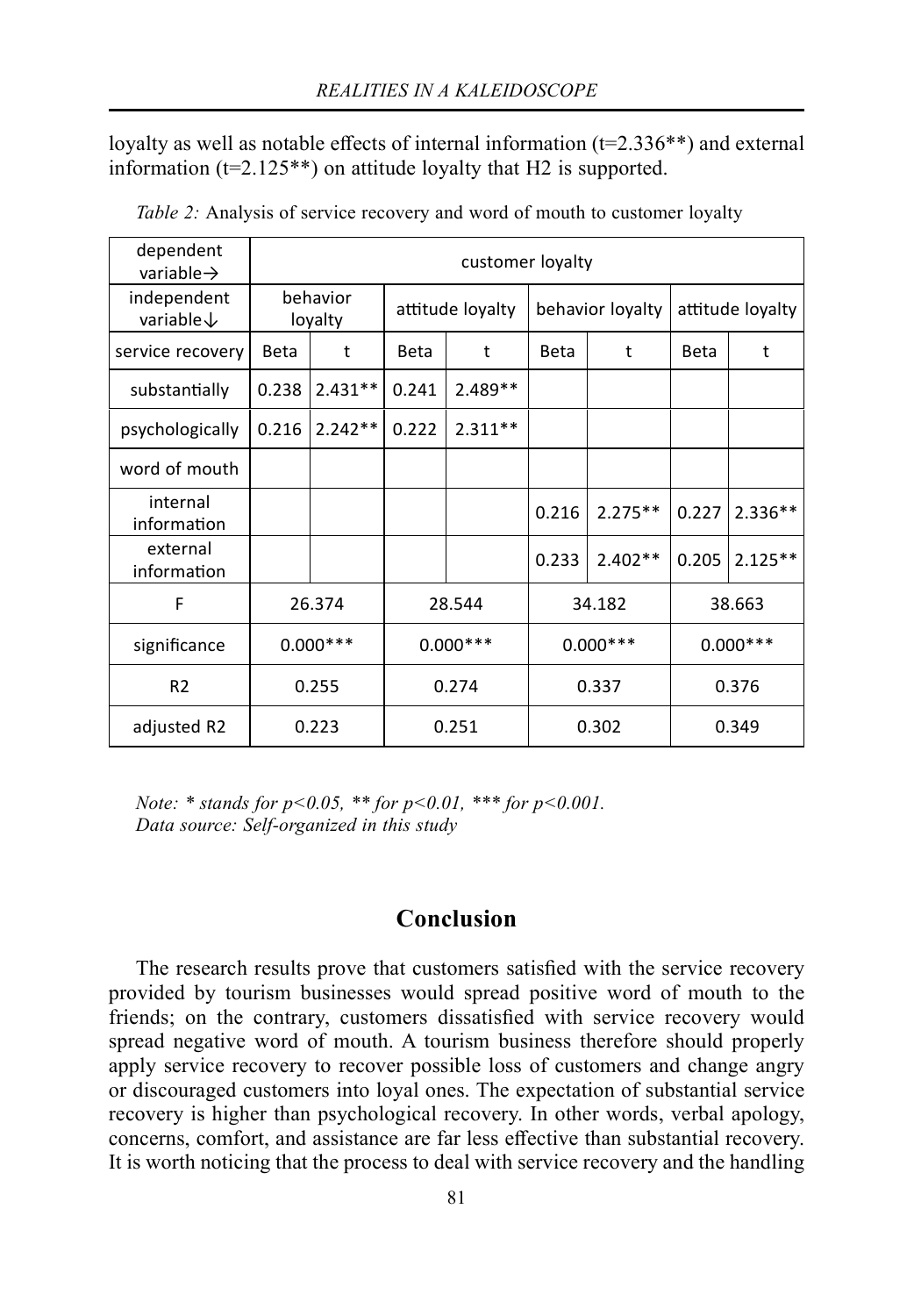attitude and efficiency of high-level managers could best acquire customers' highest satisfaction and loyalty. A tourism business being able to rapidly respond to customers' problems, rapidly solve failure, actively confirm the recovery process, and immediately provide relevant and complete recovery plans in the report, rapidly complete recovery measures, and reduce time would enhance customers' service loyalty.

## *Suggestions*

Aiming at above research results, the following suggestions are proposed in this study.

(1) A tourism business, when drafting the service system, should take "service failure" into account and actually make classification to complete the entire service system and the planning, execution, and control of the service quality. It is suggested that tourism businesses should investigate and classify possible or encountered service failure as the bases to draft the service recovery policies.

(2) When service failure occurs, what kind of service recovery would have customers feel fair and be satisfied? A tourism business being able to establish a database, integrate past service failure cases, as well as understand the cause of failure, the service recovery methods, and customers' feelings as the goal for zero service failure would be able to promote customer satisfaction and strengthen customer loyalty to further create profits.

(3) Consumers nowadays pay more attention to service staff 's attitude and respect. However, service staff is not a machine and would present personal emotion to appear service difference. To reduce the discomfort to consumers, a tourism business should provide relevant education courses, reinforce service staff's training, and cultivate the active concerns to have consumers perceive the concerns and further promote the word of mouth and loyalty.

## *References*

- Akamavi, R K., Mohamed, E., Pellmann, K., & Xu, Y. (2015). Key determinants of passenger loyalty in the low-cost airline business. *Tourism Management*, *46*, 528- 545.
- Baldus, B.J., Voorhees, C., & Calantone, R. (2015). Online brand community engagement: Scale development and validation. *Journal of Business Research*, *68*(5), 978-985.
- Boo, H.V. (2017). Service Environment of Restaurants: Findings from the youth customers. *Journal of Asian Behavioural Studies*, 2(2), 67-77.
- Bowen, T.J., & Chen, S.L. (2015). Transitioning Loyalty Programs: A Commentary on the Relationship Between Customer Loyalty & Customer Satisfaction. *International Journal of Contemporary Hospitality Management*, *27*(3), 415-430.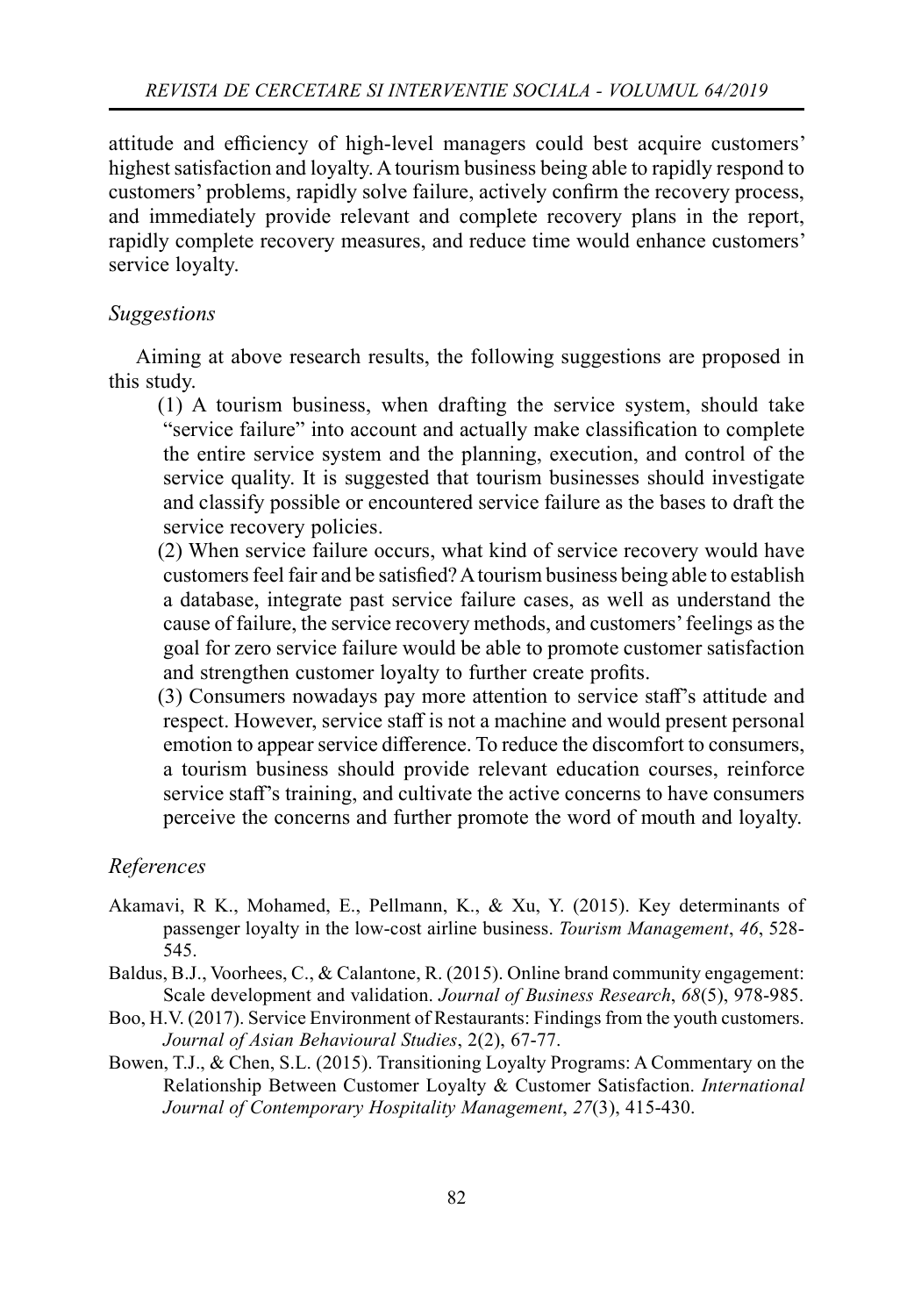- Casidy, R., & Shin, H. (2015). The effects of harm directions and service recovery strategies on customer forgiveness and negative word-of-mouth intentions. *Journal of Retailing and Consumer Services*, *27*, 103-112.
- Chang, J.H. (2017). The role of relationship on time and monetary compensation. *The Service Industries Journal*, *37,* 915-935.
- Fan, A., Mattila, A.S., & Zhao, X. (2015). How does social distance impact customers' complaint intentions? A cross-cultural examination. *International Journal of Health Policy and Management*, *47*, 35-42.
- Gohary, A., Hamzelu, B., & Alizadeh, H. (2016). Please explain why it happened! How perceived justice and customer involvement affect post co-recovery evaluations: a study of Iranian online shoppers. *Journal of Retailing and Consumer Services*, *31*, 127-142.
- Guo, L., Lotz, S.L., Tang, C., & Gruen, T.W. (2015). The role of perceived control in customer value cocreation and service recovery evaluation. *Journal of Service Research*, *19*(1), 39-56.
- Heidenreich, S., Wittkowski, K., Handrich, M., & Falk, T. (2015). The dark side of customer co-creation: exploring the consequences of failed co-created services. *The Journal of the Academy of Marketing Science*, *43*(3), 279-296.
- Hsu, C.L.,  $\&$  Lin, J.C.C. (2016). Effect of perceived value and social influences onmobile app stickiness and in-app purchase intention.*Technological Forecasting and Social Change*, *108*, 42-53.
- Kashif, M., Zarkada, A., & Ramayah, T. (2016).The impact of attitude, subjective norms, and perceived behavioural control on managers' intentions to behave ethically. *Total Quality Management & Business Excellence*, 29(5-6), 1-21.
- Li, M., Qiu, S.C., & Liu, Z., (2016). The Chinese way of response to hospitality service failure: The effects of face and guanxi. *International Journal Hospital Management*, *57*, 18-29.
- Liu, S.Q., & Mattila, A.S. (2015). "I Want to Help" versus "I Am Just Mad" how affective commitment influences customer feedback decisions. *Cornell Hospitality Quarterly*, *56*(2), 213-222.
- Oman, B., Pepur, M., & Arneric, J. (2016). The impact of service quality and sport-team identification on the repurchase intention. *Journal of Contemporary Management Issues*, *21*(1), 19-46.
- Ozuem, W., Patel, A., Howell, K.E. & Lancaster, G. (2016). An Exploration of Consumers' Response to Online Service Recovery Initiatives. *International Journal of Market Research*, *59*(1), 97-115.
- Park, J., & Ha, S. (2016). Co-creation of service recovery: Utilitarian and hedonic value and post-recovery responses. *Journal of Retailing and Consumer Services*, *28*, 310-316.
- Rezaei, S., Shahijan, M.K., Amin, M., & Ismail, W.K.W. (2016). Determinants ofapp stores continuance behavior: A pls path modellingapproach. *Journal of Internet Commerce*, *15*(4), 408-440.
- Sengupta, S.A., Balaji, M., & Krishnan, B.C. (2015). How customers cope with service failure? A study of brand reputation and customer satisfaction. *Journal of Business Research*, *68*(3), 665-674.